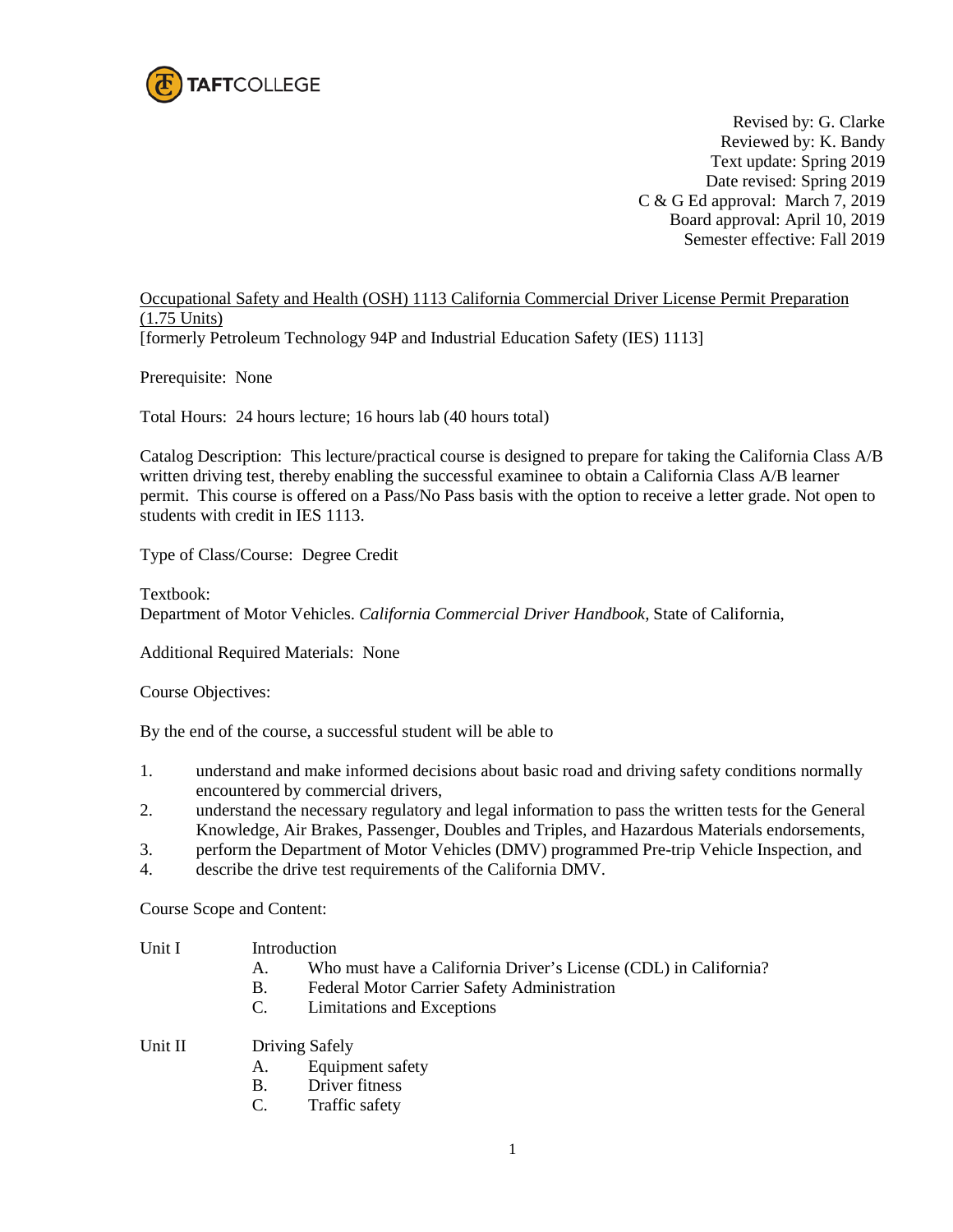

|           | D.<br>Road safety                                                     |  |  |
|-----------|-----------------------------------------------------------------------|--|--|
|           | Ε.<br>Environmental and weather safety                                |  |  |
|           | F.<br>Hours of Service                                                |  |  |
|           | G.<br>Drivers' Daily Log requirements                                 |  |  |
| Unit III  | <b>Transporting Cargo</b>                                             |  |  |
|           | A.<br>Pre-loading cargo inspection                                    |  |  |
|           | <b>B.</b><br>Weight distribution                                      |  |  |
|           | C.<br>Mid-trip cargo inspection                                       |  |  |
|           | D.<br>Characteristics of equipment with and without cargo             |  |  |
|           | Ε.<br>Department of Transportation (DOT) cargo restrictions per Class |  |  |
|           | F.<br>Emergencies and on-shoulder parking regulations                 |  |  |
| Unit IV   | Air Brakes                                                            |  |  |
|           | Principles of operation<br>А.                                         |  |  |
|           | <b>B.</b><br>System components                                        |  |  |
|           | C.<br><b>Trailer</b> brakes                                           |  |  |
| Unit V    | <b>Combination Vehicles</b>                                           |  |  |
|           | Definitions<br>A.                                                     |  |  |
|           | <b>B.</b><br>Handling characteristics                                 |  |  |
| Unit VI   | Doubles and Triples                                                   |  |  |
|           | Definitions<br>Α.                                                     |  |  |
|           | <b>B.</b><br>Brake system                                             |  |  |
|           | $C_{\cdot}$<br><b>Clearances</b>                                      |  |  |
|           | D.<br>Turning characteristics                                         |  |  |
|           | Ε.<br>Lighting requirements                                           |  |  |
| Unit VII  | <b>Tank Vehicles</b>                                                  |  |  |
|           | Definitions<br>А.                                                     |  |  |
|           | <b>B.</b><br><b>Types</b>                                             |  |  |
|           | C.<br>Driving characteristics                                         |  |  |
|           | Baffles and bulkheads<br>D.                                           |  |  |
|           | Ε.<br>Loading and unloading                                           |  |  |
| Unit VIII | Hazardous Materials/Wastes                                            |  |  |
|           | Definitions<br>A.                                                     |  |  |
|           | <b>B.</b><br>Placarding                                               |  |  |
|           | C.<br>Documentation requirements                                      |  |  |
|           | Emergencies<br>D.                                                     |  |  |
|           | E.<br>Cargo segregation                                               |  |  |
| Unit IX   | Introduction to the Drive Test                                        |  |  |
|           | Elements of the California DMV drive test<br>A.                       |  |  |
|           | <b>B.</b><br>Typical driver mistakes during testing                   |  |  |
| Unit $X$  | <b>Written Testing</b>                                                |  |  |
|           | Requirements<br>А.                                                    |  |  |
|           | Errors allowed<br><b>B.</b>                                           |  |  |
|           | C.<br>Cost for test and retest                                        |  |  |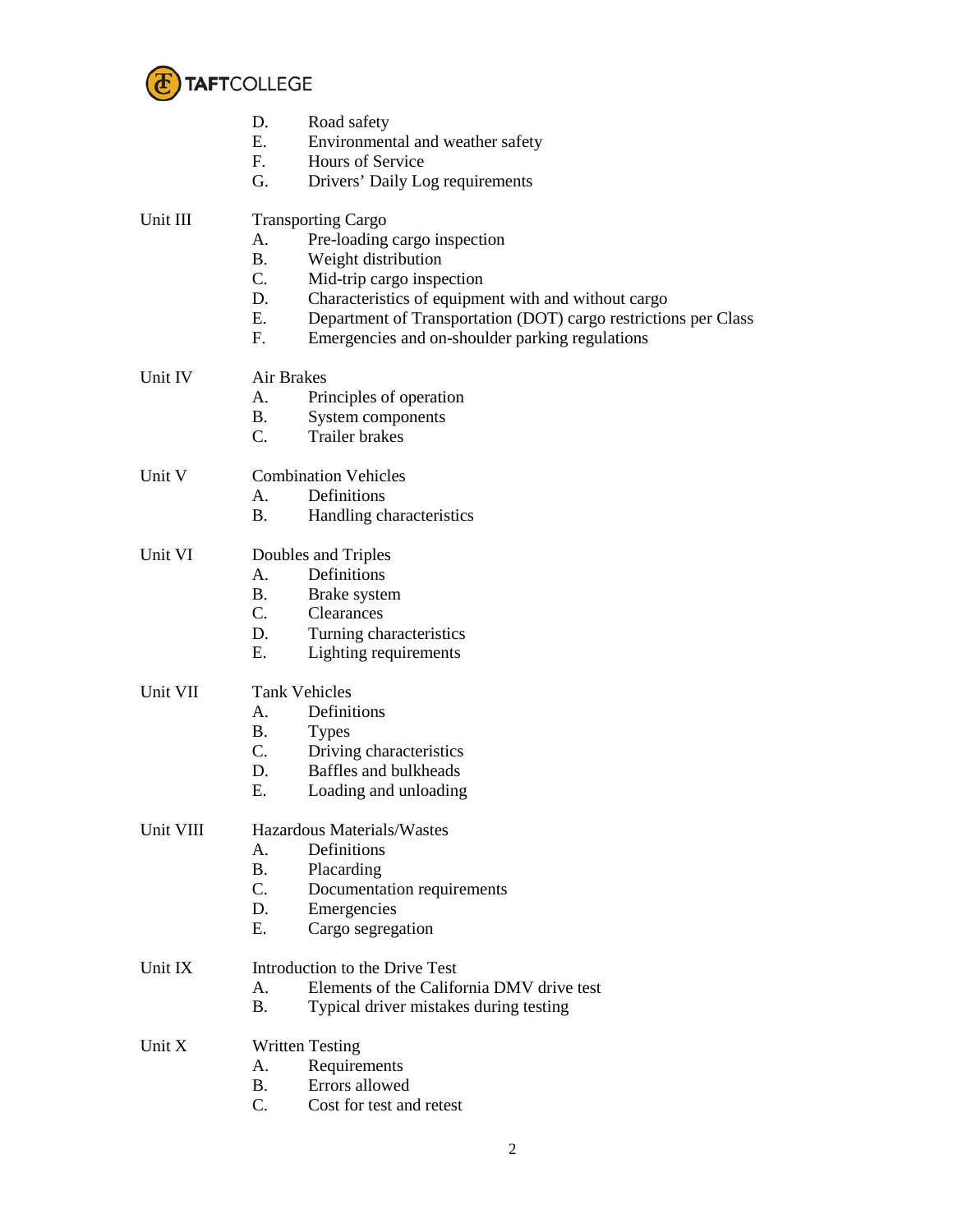

## Unit XI Pre-trip Inspection Final Walk-through

- A. Elements of the Pre-Trip
- B. What to look for
- C. DOT Out-of-service thresholds
- D. Walk-around inspection<br>E. In Cab inspection
- In Cab inspection
- F. Air brake test

## Lab Content:

- 1. Practical practice tests
- 2. Perform pre-drive inspections on a commercial vehicle<br>3. Perform air brake testing
- Perform air brake testing
- 4. Hands on, non-moving commercial vehicle familiarization

Learning Activities Required Outside of Class: None

Methods of Instruction:

- 1. Lecture
- 2. Video
- 3. Hands on, non-moving commercial vehicle practice
- 4. PowerPoint presentations

Methods of Evaluation:

- 1. Written examination<br>2. Pre-trip inspection of
- Pre-trip inspection of a commercial vehicle

Supplemental Data:

| TOP Code:                  | 095670: Indus Occupational Safe Health |
|----------------------------|----------------------------------------|
| <b>SAM Priority Code:</b>  | C: Clearly Occupational                |
| <b>Distance Education:</b> | Not Applicable                         |
| Funding Agency:            | Y: Not Applicable(funds not used)      |
| Program Status:            | 2: Stand-alone                         |
| Noncredit Category:        | Y: Not Applicable, Credit Course       |